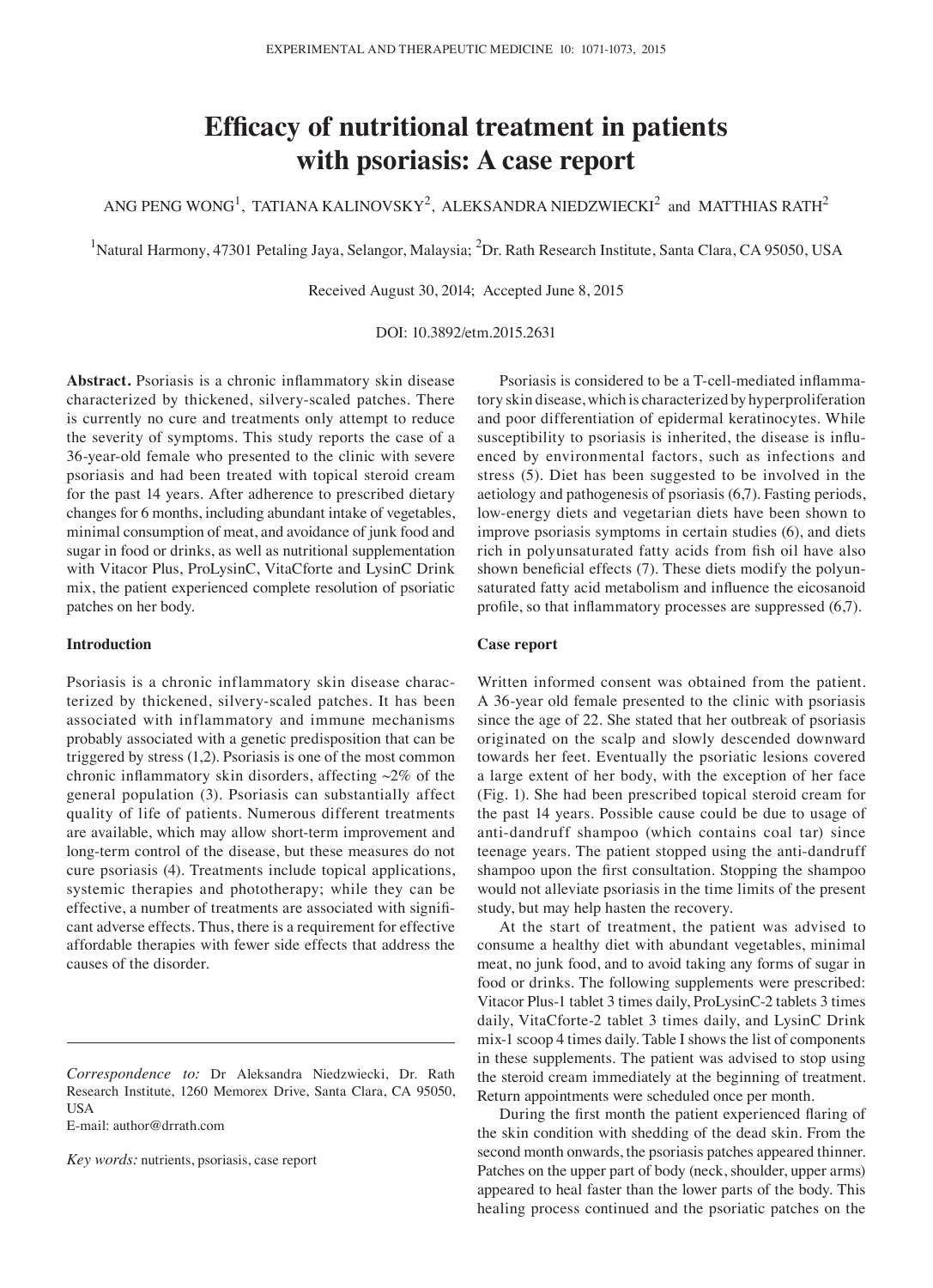Table I. Continued.

# Table I. Nutritional supplements.

| Supplement regimen                      | Nutrient amount in<br>each tablet/scoop |
|-----------------------------------------|-----------------------------------------|
| Vitacor Plus-1 tablet 3 times daily     |                                         |
| Vitamin C obtained from:                |                                         |
| Ascorbic acid                           | 76.7 mg                                 |
| Ascorbyl palmitate                      | 56.7 mg                                 |
| Calcium ascorbate                       | 33.3 mg                                 |
| Magnesium ascorbate                     | 33.3 mg                                 |
| Vitamin E (D- $\alpha$ -tocopherol)     | 29.1 mg                                 |
| Vitamin A ( $\beta$ carotene)           | 158.4 $\mu$ g RE                        |
| Vitamin B1                              | $2.3 \text{ mg}$                        |
| Vitamin B2                              | $2.3 \text{ mg}$                        |
| Vitamin B3                              | 15.0 mg                                 |
| Vitamin B5                              | 13.3 mg                                 |
| Vitamin B6                              | $3.3 \text{ mg}$                        |
| Vitamin B12                             | $6.7 \mu g$                             |
| Vitamin D3                              | 1.1 $\mu$ g                             |
| Folic acid                              | $30.0 \,\mu g$                          |
| <b>Biotin</b>                           | $21.7 \,\mu g$                          |
| L-proline                               | 36.7 mg                                 |
| L-lysine                                | 36.7 mg                                 |
| L-carnitine                             | 11.7 mg                                 |
| L-arginine                              | 13.3 mg                                 |
| L-cysteine                              | 11.7 mg                                 |
| Calcium                                 | 18.3 mg                                 |
| Magnesium                               | $12.7 \text{ mg}$                       |
| Potassium                               | $6.7$ mg                                |
| Zinc                                    | $2.3 \text{ mg}$                        |
| Manganese                               | $433.3 \,\mu g$                         |
| Copper                                  | $110.0 \,\mu g$                         |
| Selenium                                | 6.7 $\mu$ g                             |
| Chromium                                | $3.3 \mu g$                             |
| Molybdenum                              | $1.3 \mu g$                             |
| Inositol                                | 11.7 mg                                 |
| Coenzyme Q10                            | $2.3 \text{ mg}$                        |
| Phosphorus                              | 5.0 mg                                  |
| Pycnogenol                              | $2.3 \text{ mg}$                        |
| Citrus biofl avonoids                   | 33.3 mg                                 |
| Additional natural vitamin E            | $2.6$ mg                                |
| $(β-, γ- and Δ-tocopherol)$             |                                         |
| Additional natural carotenoids          | $22.83 \,\mu g$                         |
| $(\alpha$ -carotene, lutein, zeaxanthin |                                         |
| and cryptoxanthin)                      |                                         |
| ProLysinC-2 tablets 3 times daily       |                                         |
| Vitamin C obtained from:                |                                         |
| Ascorbic acid                           | $300$ mg                                |
| L-proline                               | 150 mg                                  |
| L-lysine                                | $300$ mg                                |
| VitaCforte-2 tablets 3 times daily      |                                         |
| Vitamin C obtained from:                |                                         |
| Ascorbic acid                           | $150 \text{ mg}$                        |
| Calcium ascorbate                       | $150$ mg                                |
| Magnesium ascorbate                     | 150 mg                                  |
| Ascorbyl palmitate                      | $67$ mg                                 |

| Supplement regimen                                    | Nutrient amounts in<br>each tablet/scoop |
|-------------------------------------------------------|------------------------------------------|
| Citric bioflavonoids                                  | $150 \text{ mg}$                         |
| LysinC Drink mix-1 scoop 4 times daily                |                                          |
| Vitamin C (ascorbic acid, calcium ascorbate, 1,000 mg |                                          |
| magnesium ascorbate)                                  |                                          |
| Calcium (calcium ascorbate)                           | $48 \text{ mg}$                          |
| Magnesium (magnesium ascorbate)                       | 34 mg                                    |
| L-lysine (L-lysine HCl)                               | $1,000 \text{ mg}$                       |
| Citric bioflavonoids                                  | $200$ mg                                 |
| RE, retinol equivalents.                              |                                          |



Figure 1. Image of the patient's back prior to nutritional treatment.



Figure 2. Image of the patient's back 6 months post treatment.

legs were the last to heal. At the end of 6 months the patient's psoriasis had completely disappeared (Fig. 2). The patient reported aggravation of itching and soreness in the first month, followed by gradual improvement of these symptoms over the 6 months. The patient had no complaints/side effects associated with the nutritional regimen.